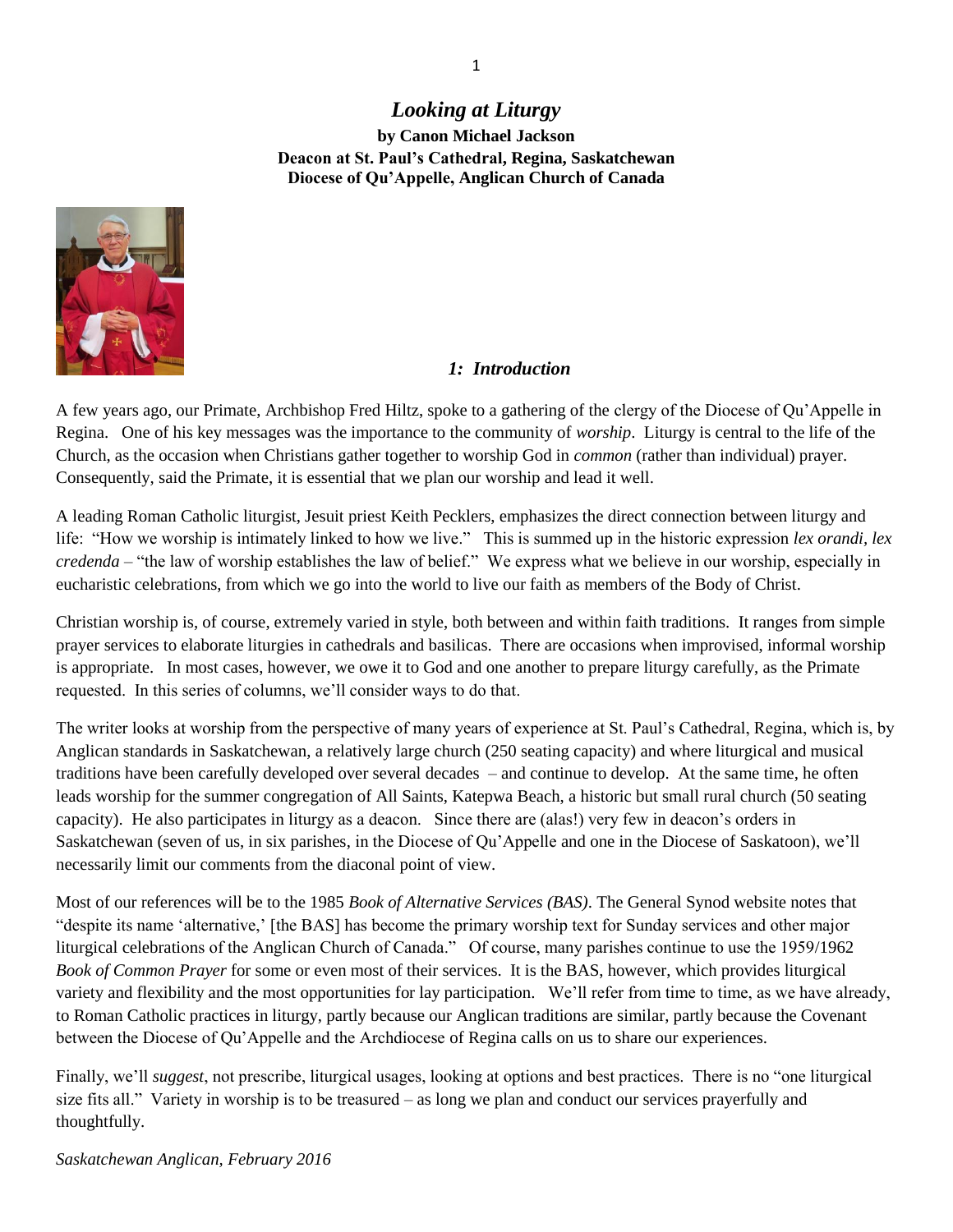## *2: Reading the Scriptures*

The reading of the Bible – proclaiming the Word of God – is a vital part of Christian worship. It is important that reading be done with care, sensitivity and consideration for the listeners, the members of the worshipping community. We serve God and serve God's people while reading; readers need to be touched by the Word before they can inspire listeners. Preparation should begin a week before one reads, so the reading has a chance to "take root" inside, says Roman Catholic Sister Melvina Hrushka, who has shared with me in giving joint Anglican-RC workshops for readers. A person should "never read publicly what you have not read privately," she adds. It is important to check the pronunciation of unfamiliar words.

All public speaking requires **volume**, **slowness**, **clarity**, and **expression**. We cannot speak in public the way most of us do in conversation, because we will simply not be heard or understood. Common problems in public reading include: speaking too softly and too quickly; not enunciating words; allowing the voice to drop off at the end of a sentence; reading in a monotone without sufficient expression; and not using the microphone (if there is one) properly. We should avoid having readers who are unprepared or are not comfortable reading in public.

In Morning and Evening Prayer there are usually two lessons, one from the Old Covenant or Testament, one from the New, both preferably read by lay people. At the Eucharist, there are normally three readings: one from the Old Testament; a second from the New Testament – most often but not always from one of the Epistles; and the third from one of the four Gospels. *The Book of Alternative Services* (BAS) states that "lay people should normally be assigned the readings which precede the Gospel." (The 1959/62 *Book of Common Prayer* (BCP) provides only for Epistle and Gospel readings.) The Revised Common Lectionary adapted for Anglican use is available online on the General Synod website (as is the BCP lectionary). Note that this supersedes the lectionary in the 1985 BAS. Texts of the Sunday eucharistic readings, psalm and prayers are available as bulletin inserts and can be provided ahead of time.

A valuable Roman Catholic resource for readers ("lectors" in RC parlance) is the Canadian edition of the *Workbook for Lectors, Gospel Readers, and Proclaimers of the Word*, published by Liturgical Training Publications and edited by Graziano Marchesci for the Canadian Conference of Catholic Bishops. It is in three volumes, one for each year of the liturgical cycle (A, B, C). They include the texts of the readings (with the typeface indicating words to emphasize), notes for interpretation of the scripture passages, and helpful tips on pronunciation and reading styles. The Roman Catholic lectionary sometimes differs from the Anglican, but where they coincide the *Workbook* is a great asset. *A Lector's Guide & Commentary to the RCL*, by L. Ted Blakley, also in three volumes (St. Mark's Press), does follow the Anglican/Episcopal Common Lectionary. Unlike the Roman Catholic *Workbook*, it does not provide the texts of the readings, but these are available in a companion publication from the same publisher, the *Revised Common Lectionary, Episcopal Edition.*

*Saskatchewan Anglican, March 2016*

## *3: Proclaiming the Gospel*

Proclaiming the Gospel is the focal point of the Liturgy of the Word in the Eucharist. Accordingly, the Gospel reading is preceded and followed by acclamations/responses, which may be said or sung; it is also usually accompanied by some form of ceremonial, ranging from a simple move by the reader to the place of the reading, to an elaborate Gospel procession with servers and incense. Regardless, the proclaiming of the Gospel should be done with care and be the focus of attention of the assembly.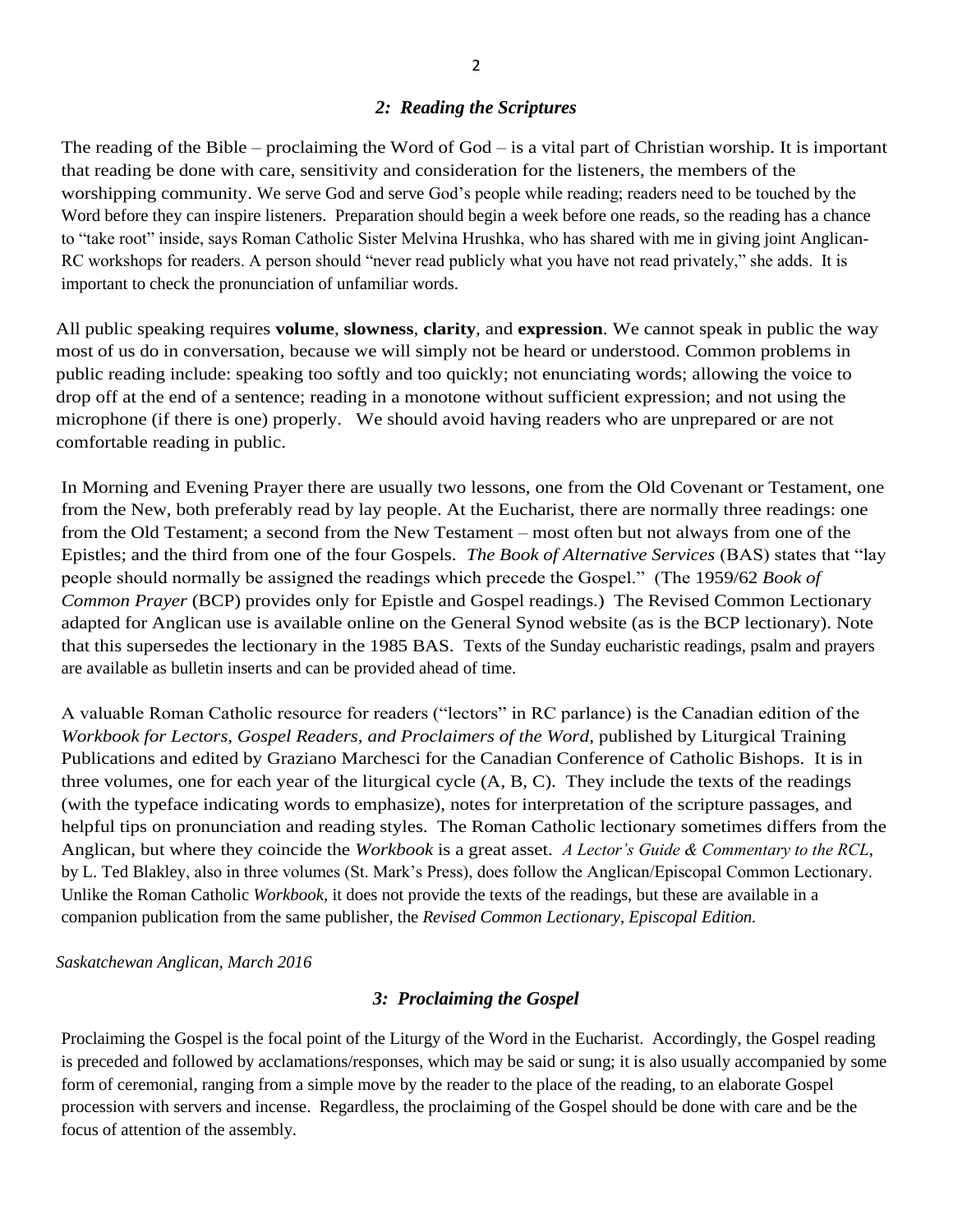### *Who reads the Gospel?*

If a deacon is present among the ministers of the service, that person should *always* read the Gospel. *The Book of Alternative Services* is specific: it is "the function of a deacon to read the Gospel." What happens if no deacon is available? The BAS only notes that "lay persons should normally be assigned the readings which precede the Gospel." The generally-accepted custom, said Episcopal deacon and liturgist Ormonde Plater, is that "in the absence of a deacon functioning liturgically, the presider or an assisting priest reads the gospel." Lay persons, then, do not normally proclaim the Gospel at the Eucharist.

## *Where does the reading take place?*

The Gospel should be proclaimed from a prominent location in the church. According to *The Book of Alternative Services*, "It is desirable that the readings be read from a lectern or pulpit, and that the Gospel be read from the same lectern or pulpit, or in the midst of the congregation." However, the custom, introduced in the 1950s, of processing down the centre aisle of the nave to read the Gospel "in the midst of the congregation" should, in my opinion, be discouraged. A Roman Catholic authority has observed that "it is better not to read from the middle of the community because the word comes to us from elsewhere. It is proclaimed; it does not simply arise out of the community." Deacon Plater once told me that if we want the gospeller to be heard and seen, half-way down the nave aisle is the worst possible location! (Admittedly, wireless microphones, if available, resolve the sound problem.) At St. Paul's Cathedral in Regina, the deacon normally proclaims the Gospel from the top of the chancel steps, using a wireless microphone; a sub-deacon holds the book during the reading.

### *The Gospel Procession*

The Gospel reader, if someone other than the presider, may first receive a blessing from the presiding celebrant. In processing to the place of reading (and in small church buildings this may not be practical), a common practice is for servers bearing candles to lead the reader, carrying the Book of Gospels, to the place of proclamation during a hymn. Deacon Plater tells us that "traditionally, a cross is not carried in the procession, since in this proclamation the gospel book is the primary symbol of Christ." There is a practice in some churches of singing the final verse of the hymn *after* the Gospel, giving time for the procession to return and the preacher to move to where the sermon is delivered. However, this is not recommended: nothing should separate the Gospel reading from the homily, says Episcopal priest Patrick Malloy, "so that the preaching would be related directly to the Scripture." The gospeller returns to his or her place and the preacher gives the homily – presumably related to the Gospel that has just been proclaimed.

*Saskatchewan Anglican, April 2016*



**A Gospel procession at St. Paul's Cathedral, Regina: the author proclaims the Gospel at the Solemn Eucharist of the Conversion of St. Paul, January 24, 2016.**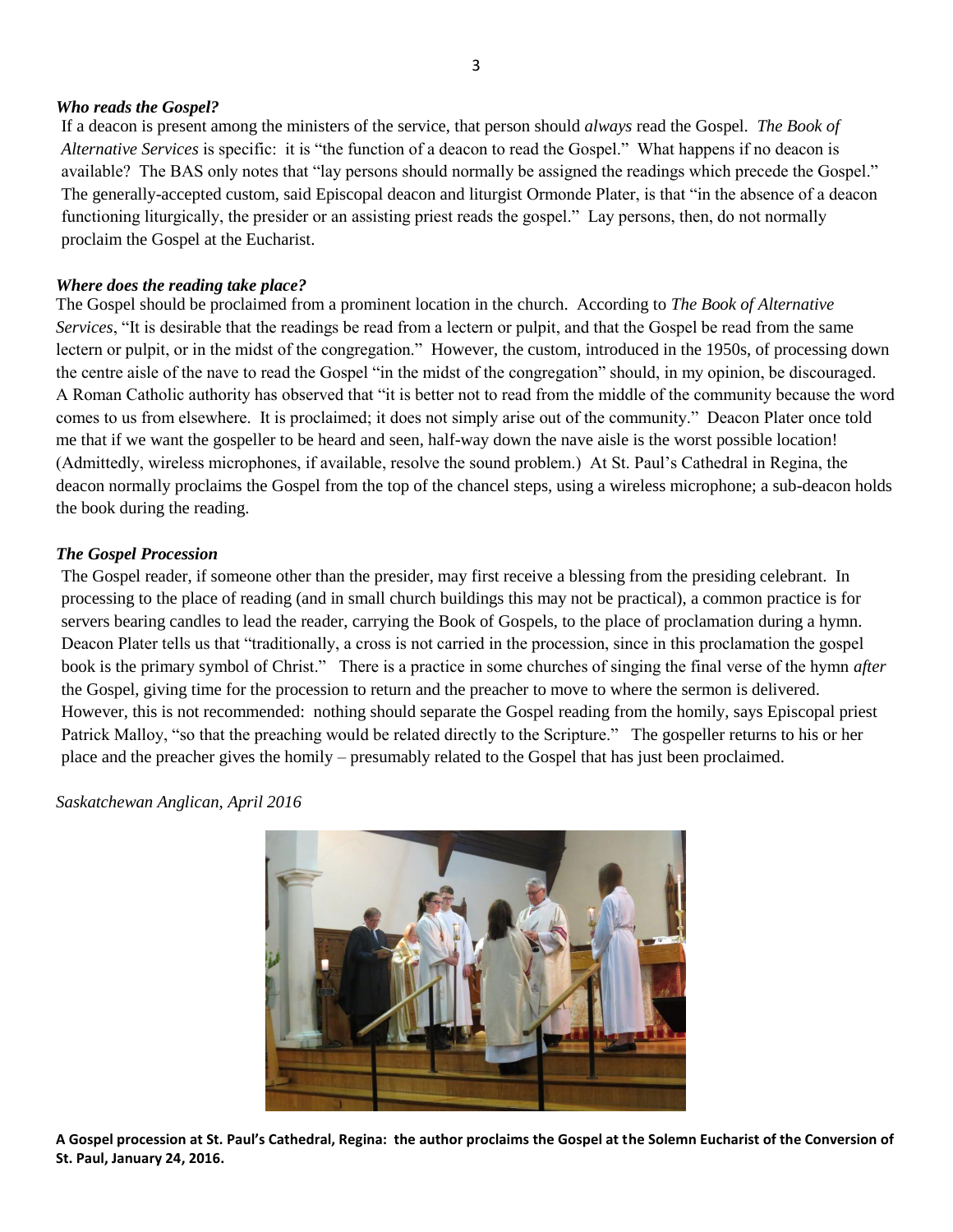## *4: The Prayers of the People*

The Prayers of the People, or Prayers of the Faithful, or Intercessions, are the culmination of the Ministry of the Word in the liturgy of the Eucharist. Those who compose and lead the intercessions fulfil a major responsibility on behalf of the community, which, as a "royal priesthood" (I *Peter* 2: 9), offers to God prayers for the Church and the world. *The Book of Alternative Services* (BAS) notes (p. 176) that "a deacon or lay person, rather than the priest, is the appropriate minister to lead the Prayers of the People." In *The Book of Common Prayer*, however, the priest alone says the intercession.

Leaders of the Prayers of the People need to be sensitive to the needs and concerns of everyone in worship. *Intercessors are not solo performers* **–** *they pray on behalf of the assembly*. We keep our own preoccupations for our private prayer. We do not express political or social views. We should avoid personal and poetic eloquence; this may offend or embarrass some of the congregation. We also need to prepare the intercessions carefully and in advance – not arrive at church and improvise!

Intercessions normally include prayers for the Church, the nation, the world, the local community, those in need, and the departed. It is customary to remember the local bishop(s), other clergy (bishops, priests and deacons), and lay ministers. The leader offers intercessions in the form of "biddings," "petitions" or "intentions," each followed by a response from the assembly. An opening sentence introduces the prayers and indicates what the response will be. There should be a phrase, such as "*Lord, in your mercy*, (hear our prayer)" to trigger the assembly's response – they can't be expected to guess the cue! Biddings/responses need to be brief, clear and easy to follow. We can group special intentions (for example, those who have asked us to pray for them) at the beginning, or incorporate them in the biddings. The intercessions usually end with a collect offered by the intercessor or the presider; good examples are found in the BAS on pages 111, 127, and 130-131.

*The Book of Alternative Services* is, in my opinion, one of the best Anglican liturgical compendiums. However, there are some weaknesses in the Prayers of the People. Of the litanies on pages 110-128, only #1, #6, #9, #13 (Incarnation), #14 (Lent), and #15 (Easter) have cues for the responses. The others should be avoided unless they can be adapted with clear cues/responses. In any case, we should avoid repeating word for word the sample litanies in *The Book of Alternative Services*, which are intended as a guide, not as a repetitive text (as in the BCP); and we should *not* invite the congregation to follow the text in the book (except for litanies #17 and #18, which incorporate detailed responses). Anglicans arguably spend too much of their worship time following books, rather than listening and looking!

Let's keep the petitions short. No lengthy rambles or harangues! And let's keep them down to a reasonable number – six to ten petitions at the most. The intercessor is not there to give a sermon; that is the preacher's job. Do not make our prayers sound like the television news or the parish bulletin. If we mention specific events, concerns or individuals, let's do so with restraint and sensitivity. And, as when we are reading the scriptures, check in advance the pronunciation of words, especially names. We may allow a short period for members of the community to offer intentions, either in silence or audibly. We should always remember that we are voicing the *corporate* prayer of the Christian community.

*Saskatchewan Anglican, May 2016*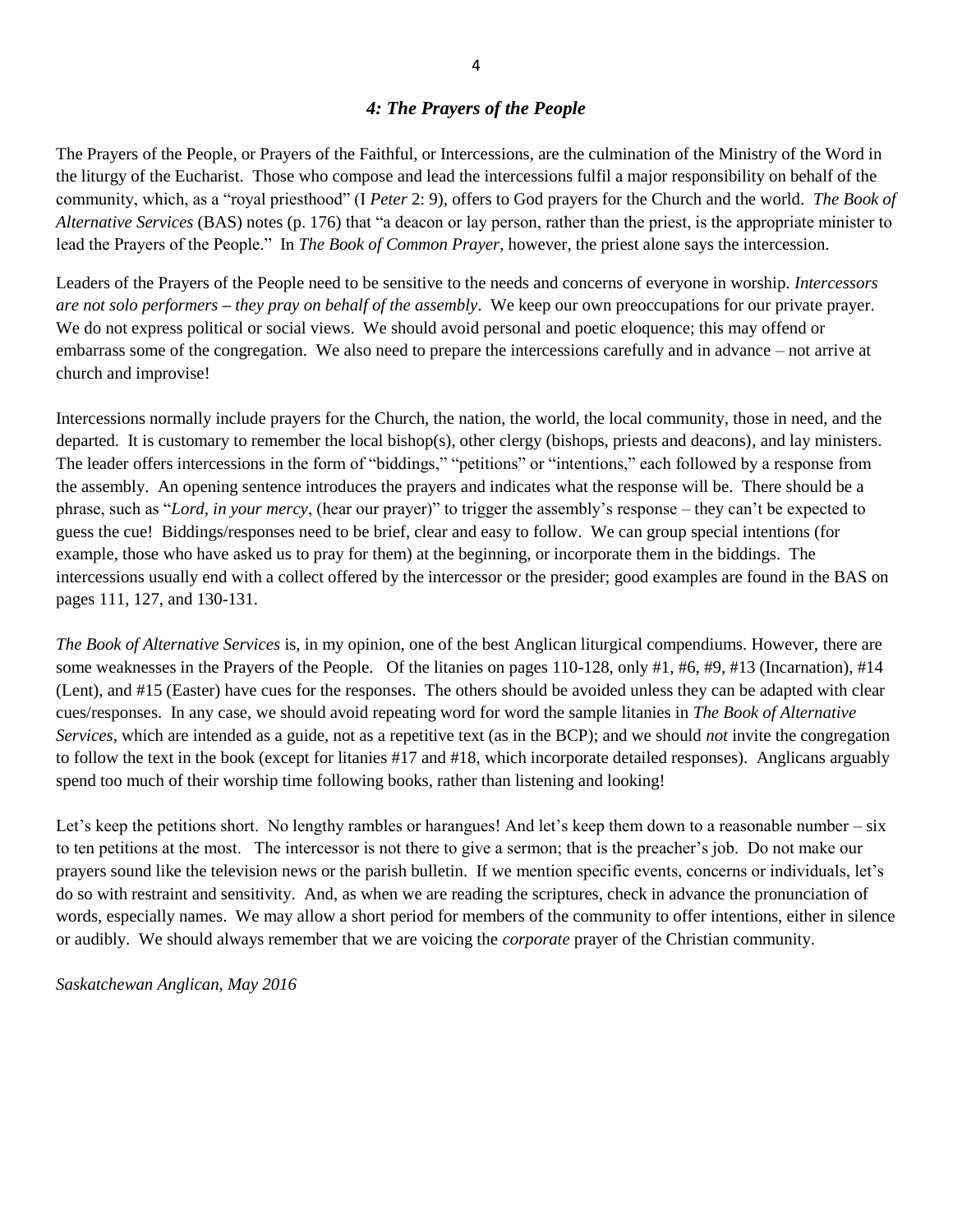### *5: Offertory and Communion*

How we prepare and administer communion at the Eucharist will vary greatly from parish to parish. Let me offer some comments based on our experience at St. Paul's Cathedral, Regina.

### *The Preparation of the Table*

Like the Gospel reading, the preparation of the table at the offertory is the prerogative of the deacon. *The Book of Alternative Services* states that "it is the function of a deacon […] to make ready the table for the celebration, preparing and placing upon it the bread and cup of wine" (p. 183). Since most parishes in Saskatchewan do not (alas!) have a deacon, the presiding celebrant will usually prepare the table, possibly assisted by servers. "Representatives of the people may present the gifts of bread and wine for the eucharist […] to the deacon or celebrant before the altar" (BAS, p. 192). Our custom at St. Paul's is for two or three lay people to bring forward the gifts of bread, wine and water from the back of the church before the collection is taken up.

#### *Administration of Communion*

It used to be (how often we hear this!) that the administration of communion was restricted to the clergy, then additionally to licensed lay ministers. In many parishes, including ours, the clergy now share this ministry with lay communicants, licensed or not – including young people. Although it is often customary for the clergy to administer the bread, at St. Paul's lay ministers usually do so, for the practical reason that wafers are easier to administer to the communicant than a chalice; the priest and deacon administer the wine. Another custom has been that the ministers receive communion first; however, at St. Paul's, they receive communion with or after the congregation. This avoids a distinction between the clergy's communion and the laity's communion; as Episcopal liturgist Marion Hatchett has said, "the "Church is *one* Body taking part in *one* Communion in the *one* Lord."

As our cathedral is a traditional building with a raised chancel, we normally administer communion from two stations on the floor at the front of the nave; this avoids the awkward logistics, and difficulty for the elderly or disabled, of climbing steps into the chancel. Many parishes, however, retain the traditional practice of administering communion to the people kneeling or standing at the communion rail in the chancel. In contemporary buildings, the communion rail (if used) may be at floor level, which avoids this practical difficulty.

#### *Intinction*

Intinction is the practice of dipping the wafer in the wine. Intinction is *not* authorized in the Diocese of Qu'Appelle. A pamphlet published by the Anglican Church of Canada, "Eucharistic Practice and the Risk of Infection," points out that the historic use of the common cup for communion "poses no real hazard to health in normal circumstances" and that intinction may actually increase the risk. Those who do not choose to partake of the common cup may receive communion in bread alone and, if they wish, touch the base of the chalice during the words of administration. At St. Paul's, if people wish to communicate by intinction, we politely ask them not to do so for health reasons.

#### *Ablutions*

Ablutions is the "church language" word for the cleansing of the vessels after communion. Ablutions should be discreet and unobtrusive. For this reason we recommend against doing them at the altar. At St. Paul's, the ministers gather after communion in the sacristy to consume the remaining elements (or reserve them in the aumbry) and cleanse the vessels. In some churches it may be practical to do ablutions at the credence table.

*Saskatchewan Anglican, June 2016*